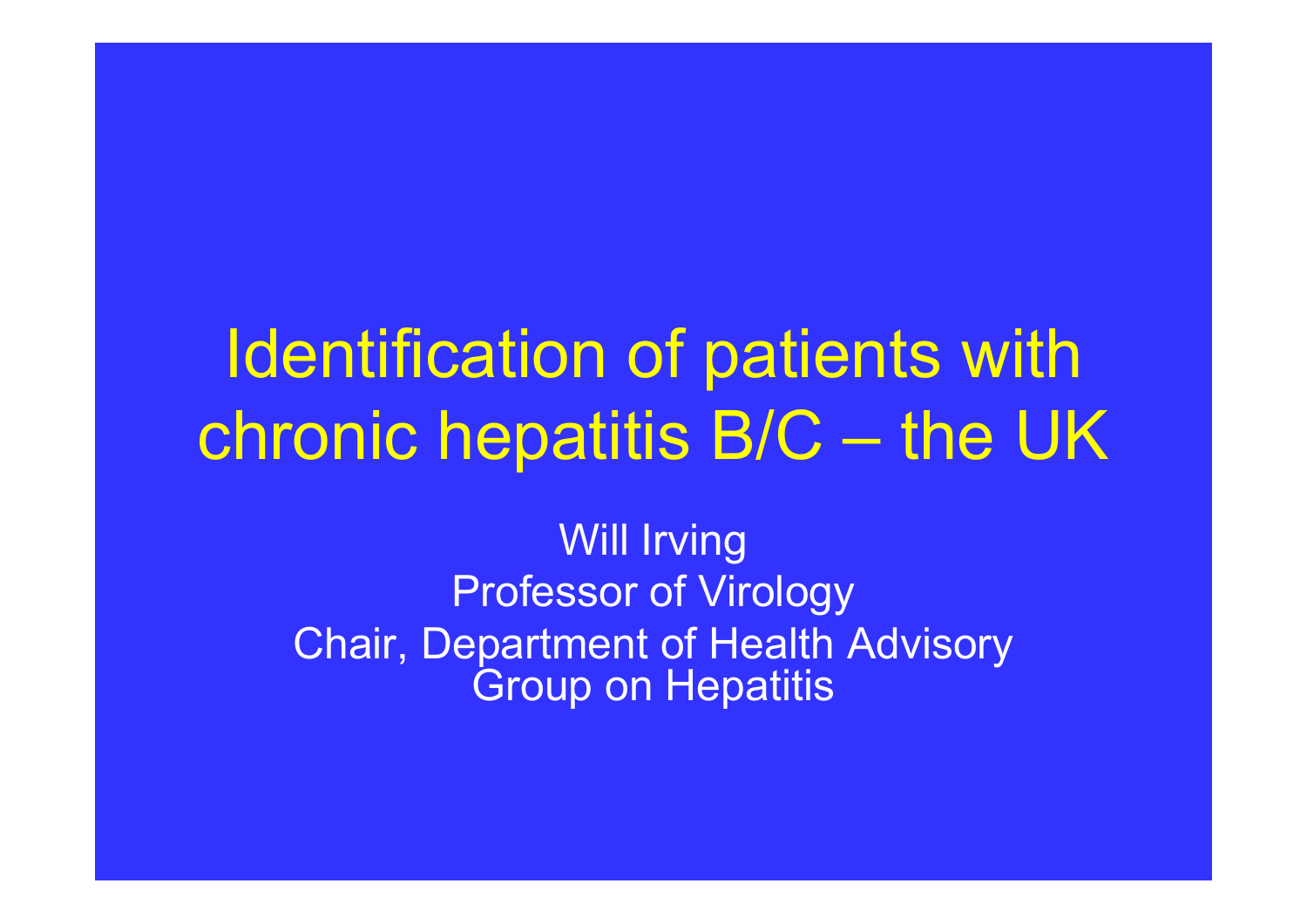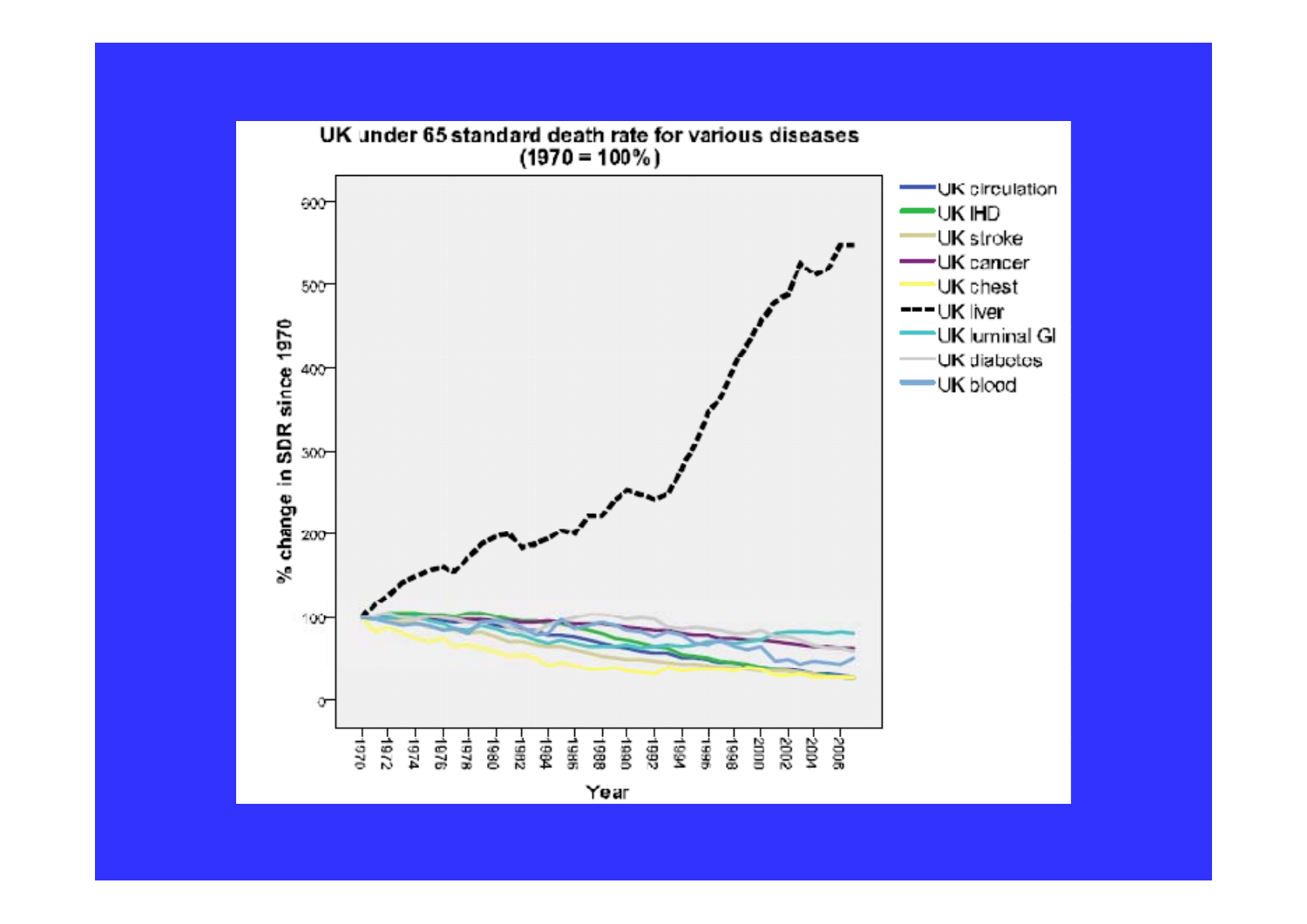#### Deaths from end stage liver disease, or HCC, in those with HCV mentioned on their death certificate in England

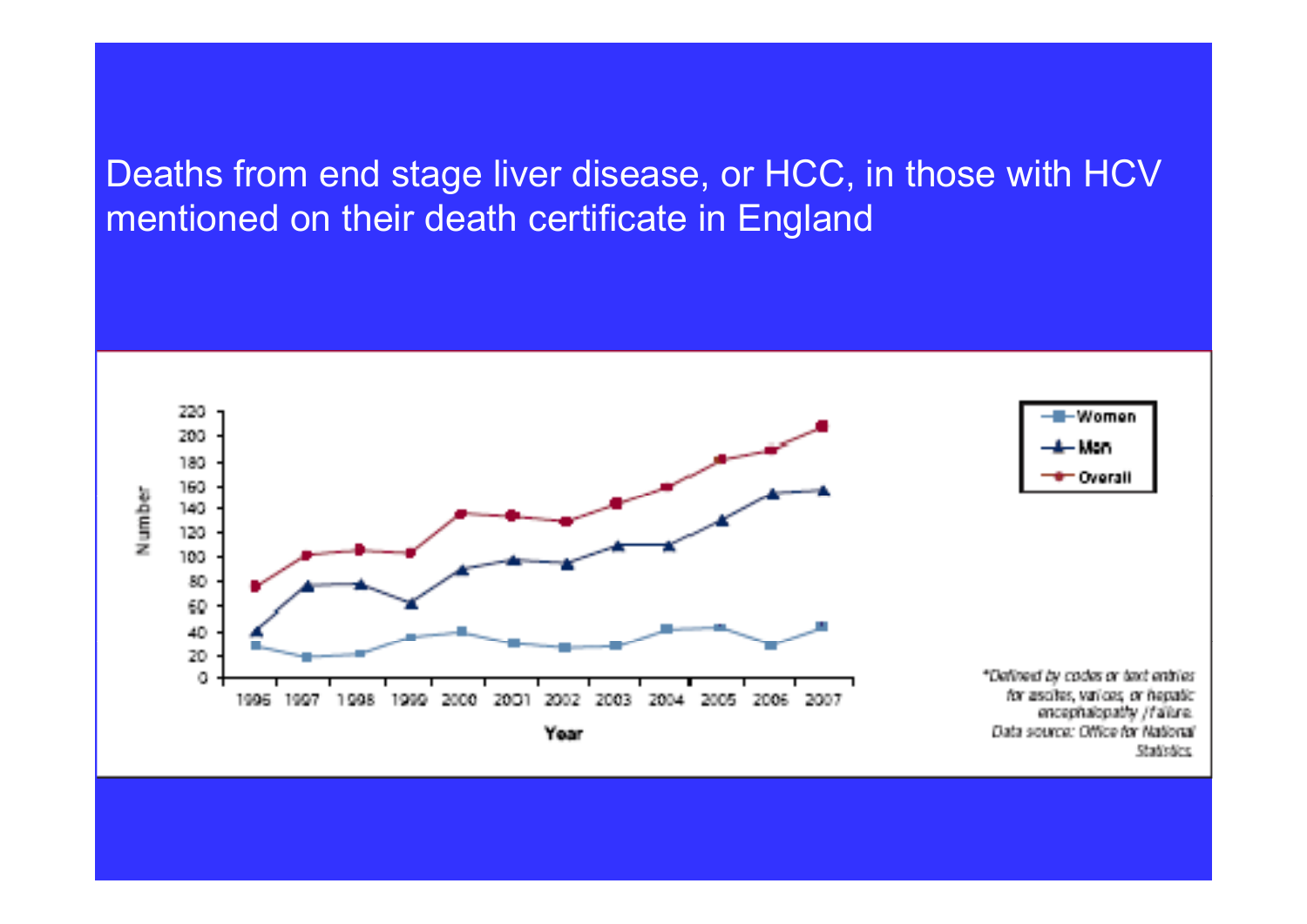# AGH Working Group Report

- $\bullet$ • Epidemiology (Global, UK)
- $\bullet$ • Natural History, Disease Burden (Global UK), Interventions
- $\bullet$ Current UK Guidance on Testing
- Recommendations
- $\bullet$ Case-Finding Modalities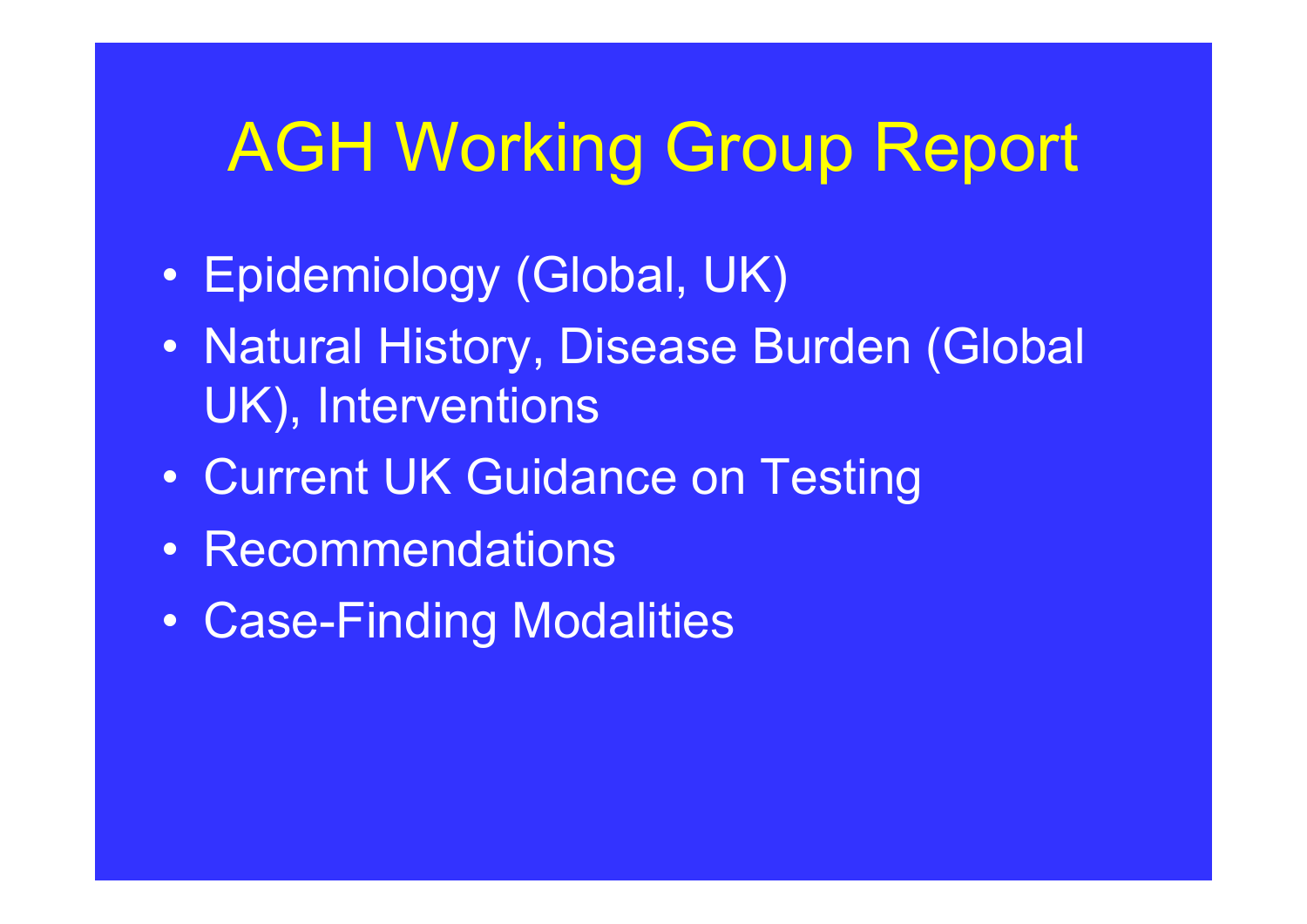## Chronic HBV infection Epidemiology - UK

- $\bullet$ • Prevalence 0.3% = 180,000 cases
- 6-7000 new cases per year
- $\bullet$  95% chronic HBV in the UK arises outside the UK
- Evidence of ↑ prevalence in BME
	- Blood donors
	- Antenatal screening
	- BME populations incl Chinese, Somali, Pakistan, Bangladesh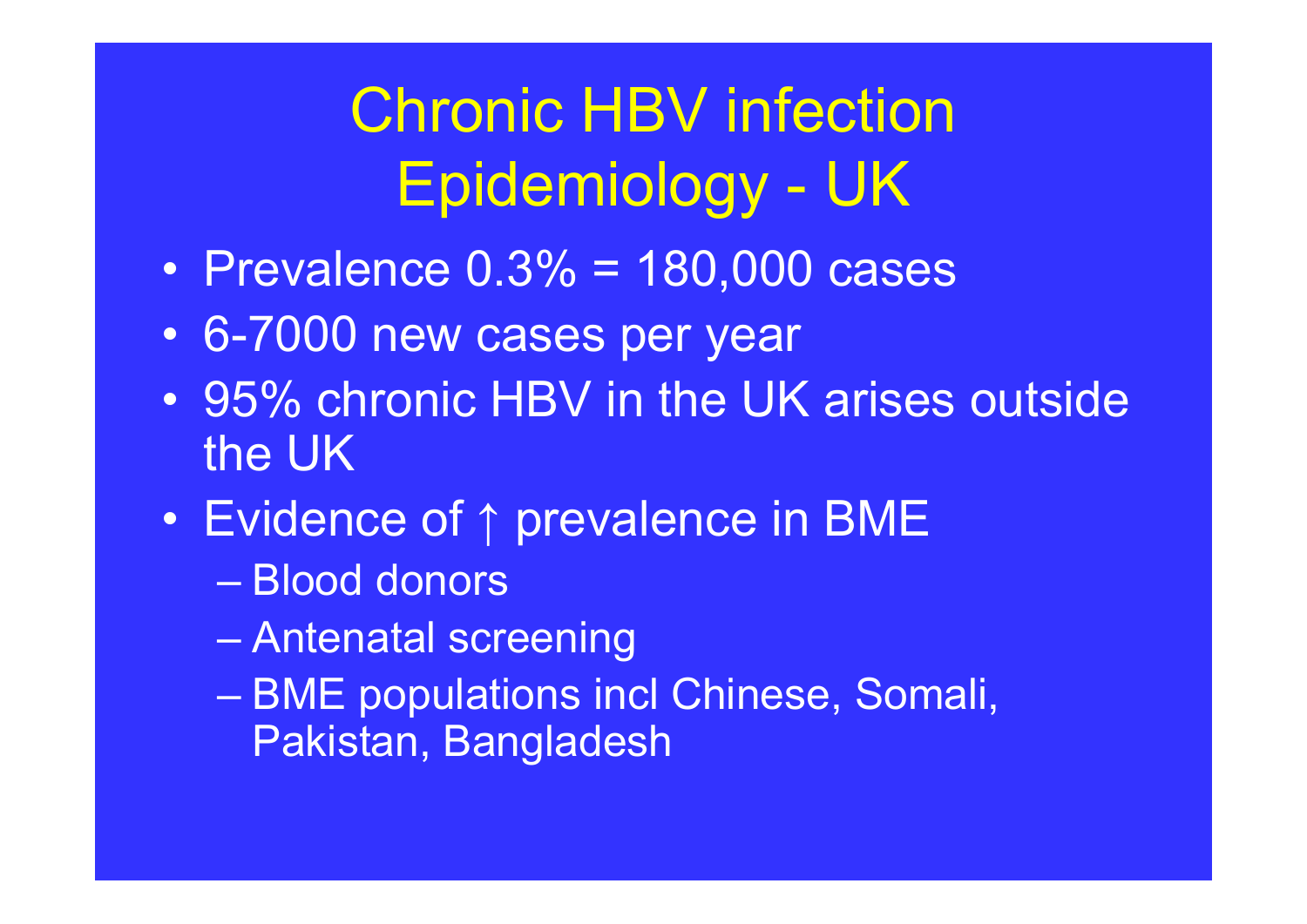Hahné S et al. Incidence and routes of transmission of hepatitis B virus in England and Wales, 1995-2000: implications for immunisation policy *J Clin Virol 2004; 29:211-220*

|                                                                                 | <b>To England</b><br>and Wales | From<br>England and immigration<br><b>Wales</b> | <b>Net</b> |
|---------------------------------------------------------------------------------|--------------------------------|-------------------------------------------------|------------|
| <b>Migrating persons</b>                                                        | 300, 820                       | 210,600                                         | 90,220     |
| Estimated no. of 9,922<br>migrating<br>persons<br>with chronic HBV<br>infection |                                | 3,351                                           | 6,571      |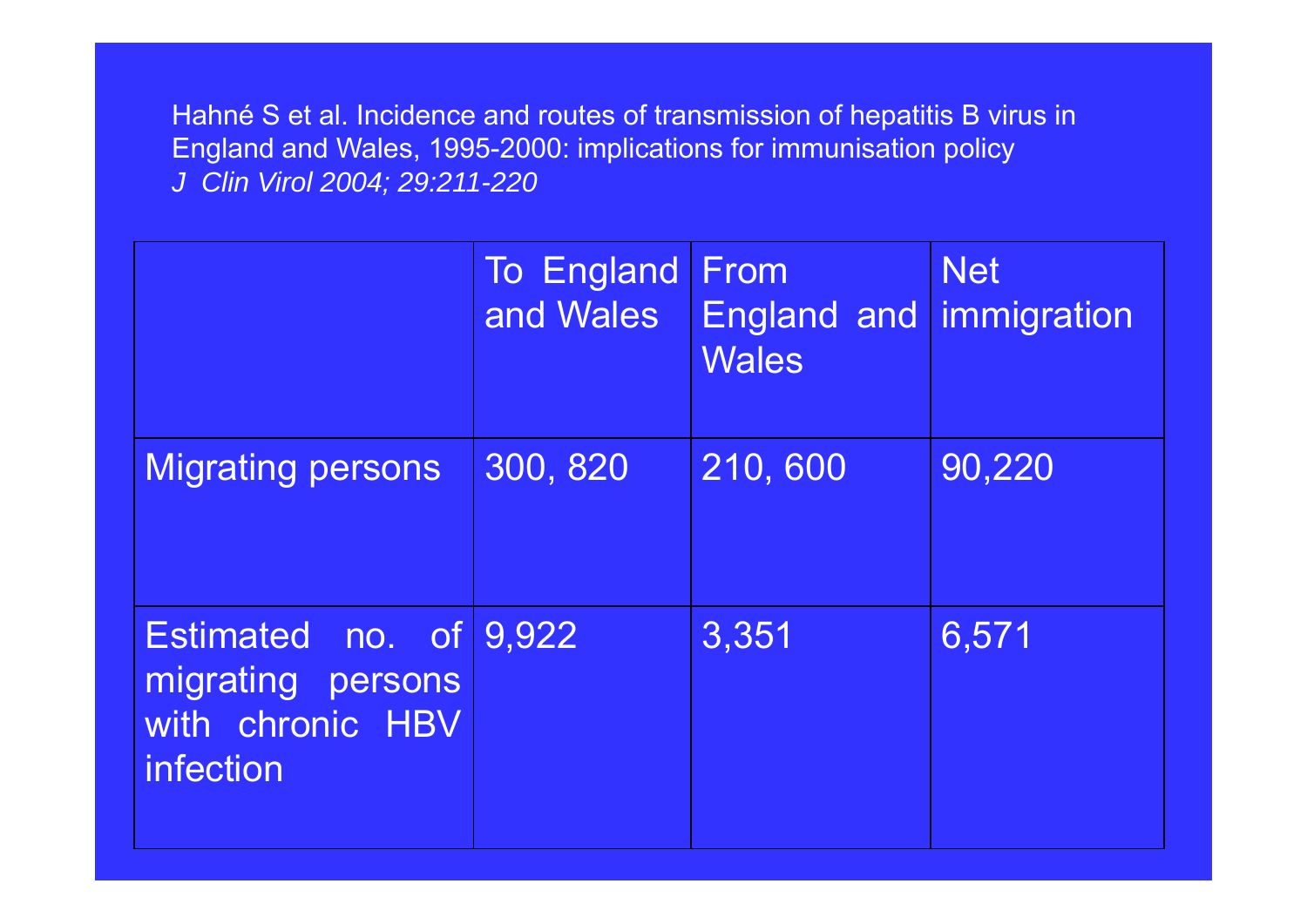## Chronic HCV infection Epidemiology - UK

- Chronic HCV 2-250,000
- $\bullet$ HCV epidemic driven by IDU
- Evidence of ↑ prevalence in BME
	- Blood donors
	- –Antenatal screening
	- –BME populations - Pakistan
- HCV compensated cirrhosis
	- $\mathcal{L}_{\mathcal{A}}$ 2005 n = 3705 (95% credible interval: 2870-4975)
	- –2015 n = 7550 (95% credible interval: 5120-11 640)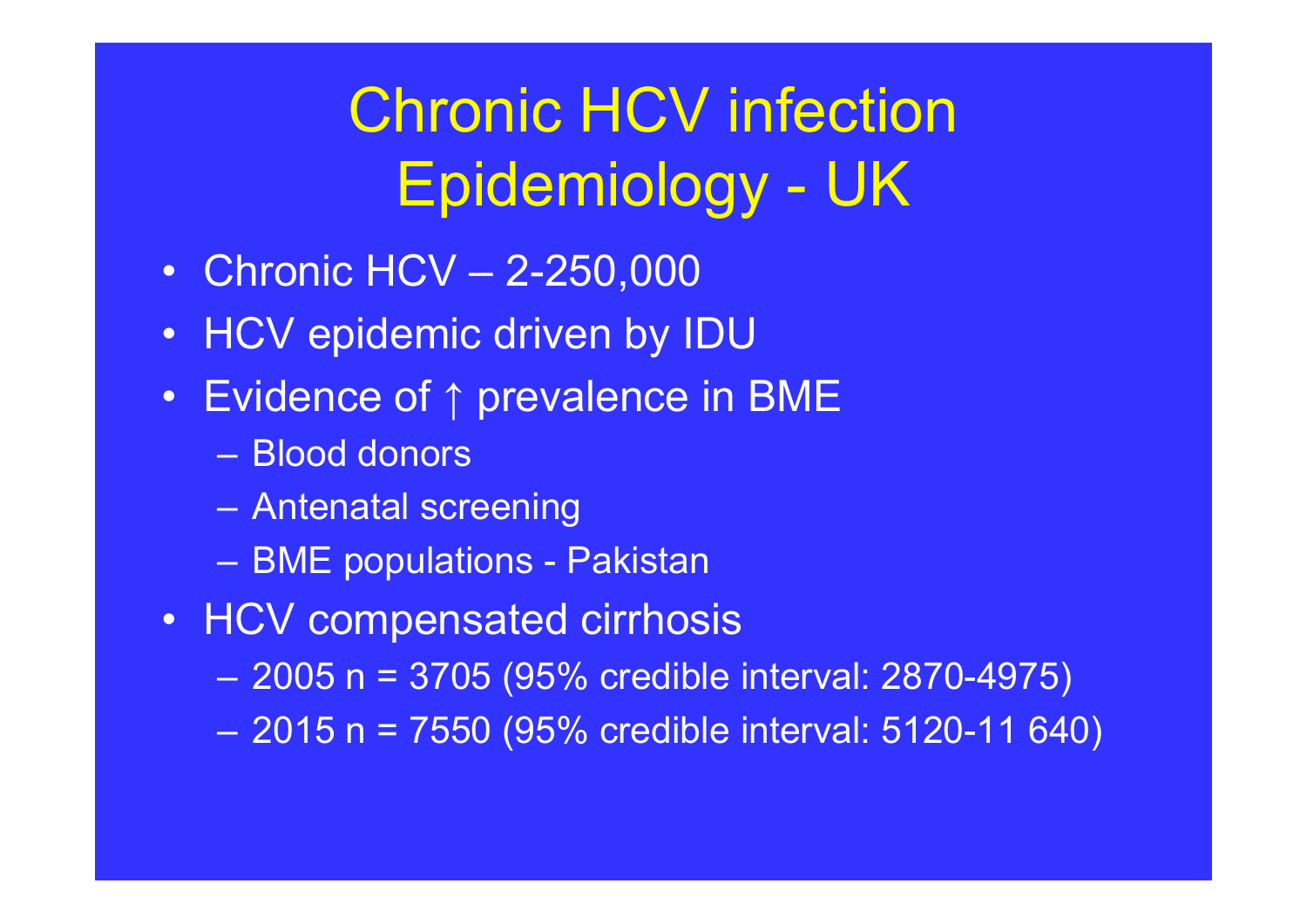# BME populations in UK

- •Estimated 7.7 million
- $\bullet$  At least 2 million born in high/intermediate HBV prevalence countries
- $\bullet$ Therefore at least 120,000 with chronic HBV
- $\bullet$  Evidence that chronic HBV/HCV in BME in UK is more severe
- $\bullet$  Why?
	- Infection with more pathogenic genotypes of HBV,
	- –Later diagnosis of HCV
	- –Higher rates of co-morbidities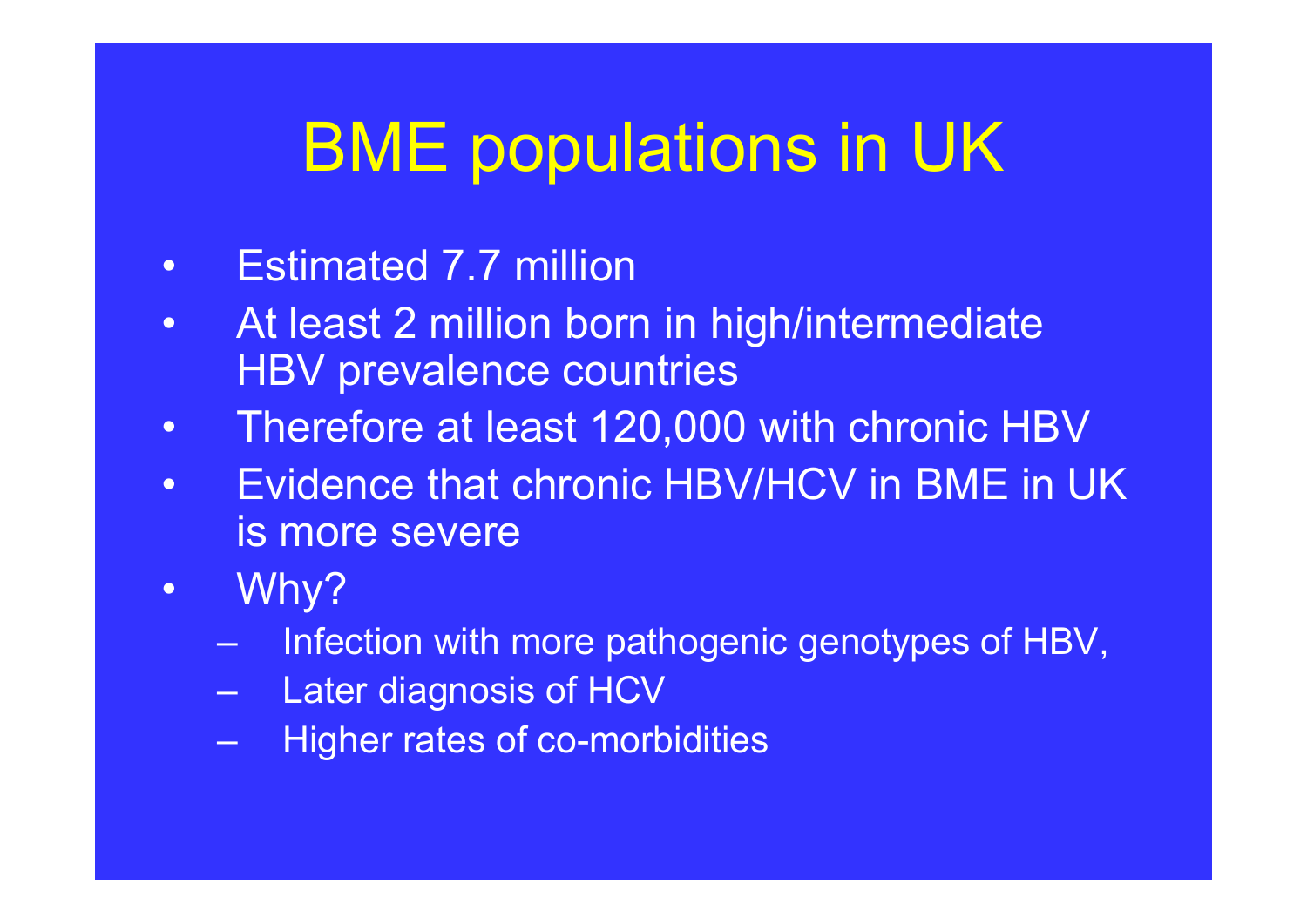### Interventions

- Treatment
	- NICE approval for IFN/nucleos(t)ide analgues for HBV
	- NICE approval for PEGIFN/RV for HCV
- Prevention

– Selective vaccination for HBV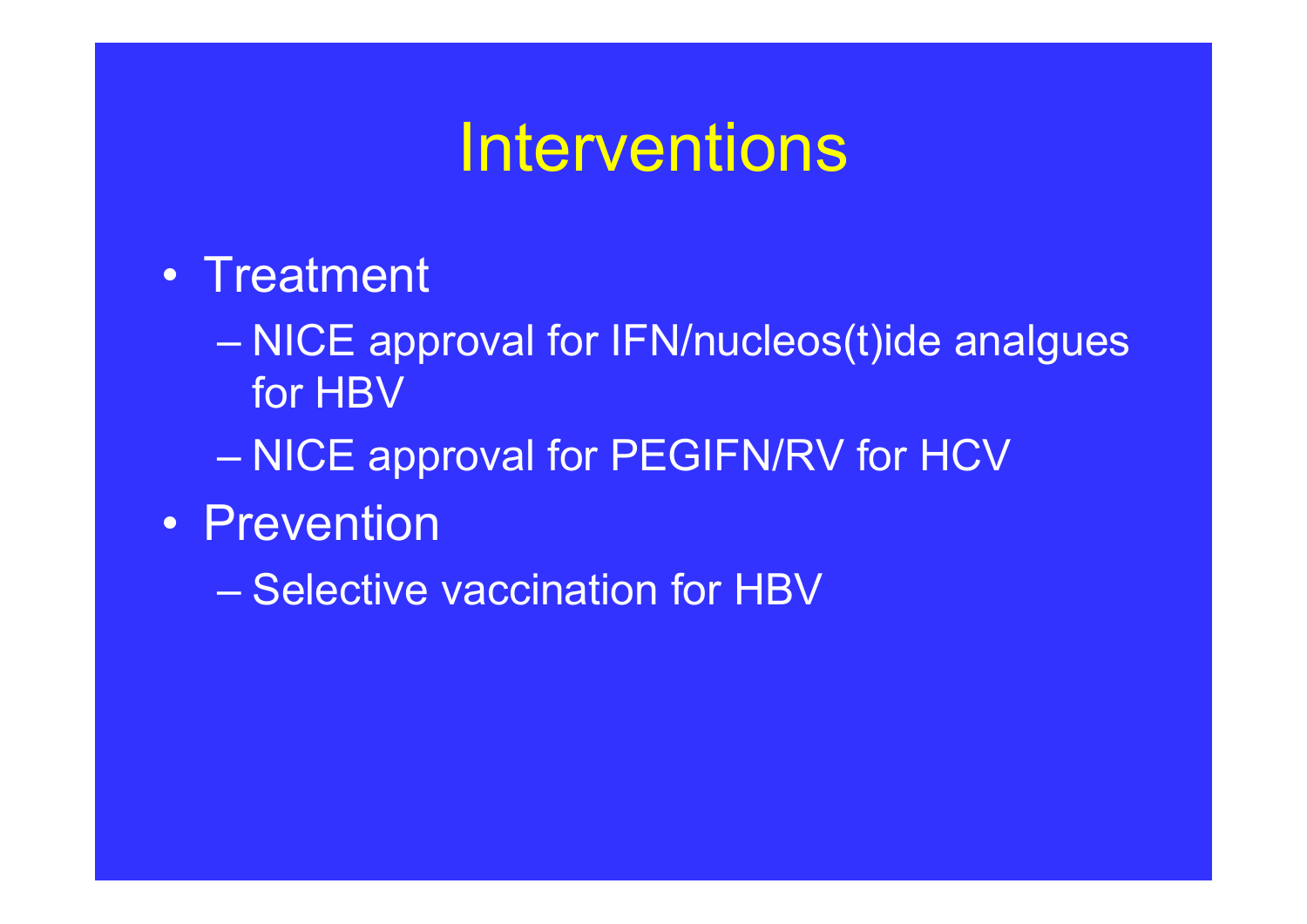### Recommendations

"Individuals from minority ethnic groups living in the UK are at increased risk of dying from the complications of viral hepatitis. In view of the high prevalence of infection in these populations and the highly cost effective interventions that will reduce mortality and morbidity The Working Group makes the following recommendations:"

**Recommendation 1 - Case finding for HBV and HCV infections in ethnic minority communities should be instituted to identify and treat those at risk.**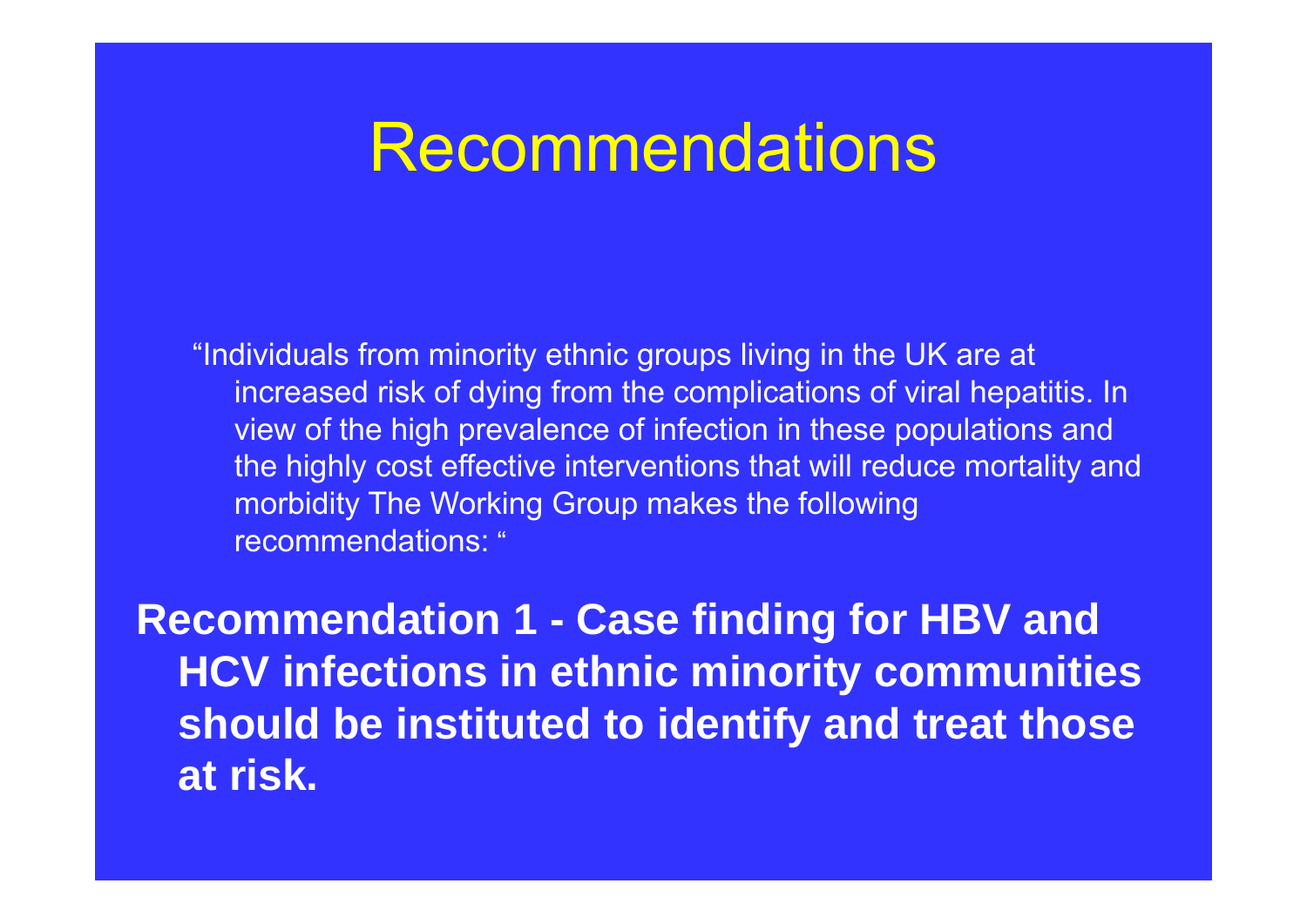### Which minority ethnic populations should be targeted for hepatitis case-finding?

? Separate lists for HBV and HCV

? Minimum prevalence cut-off level

**Recommendation 2 - Case-finding for both HBV and HCV infection should be targeted to those minority ethnic communities originating from the countries with a high or intermediate prevalence of HBV infection (as defined by WHO).**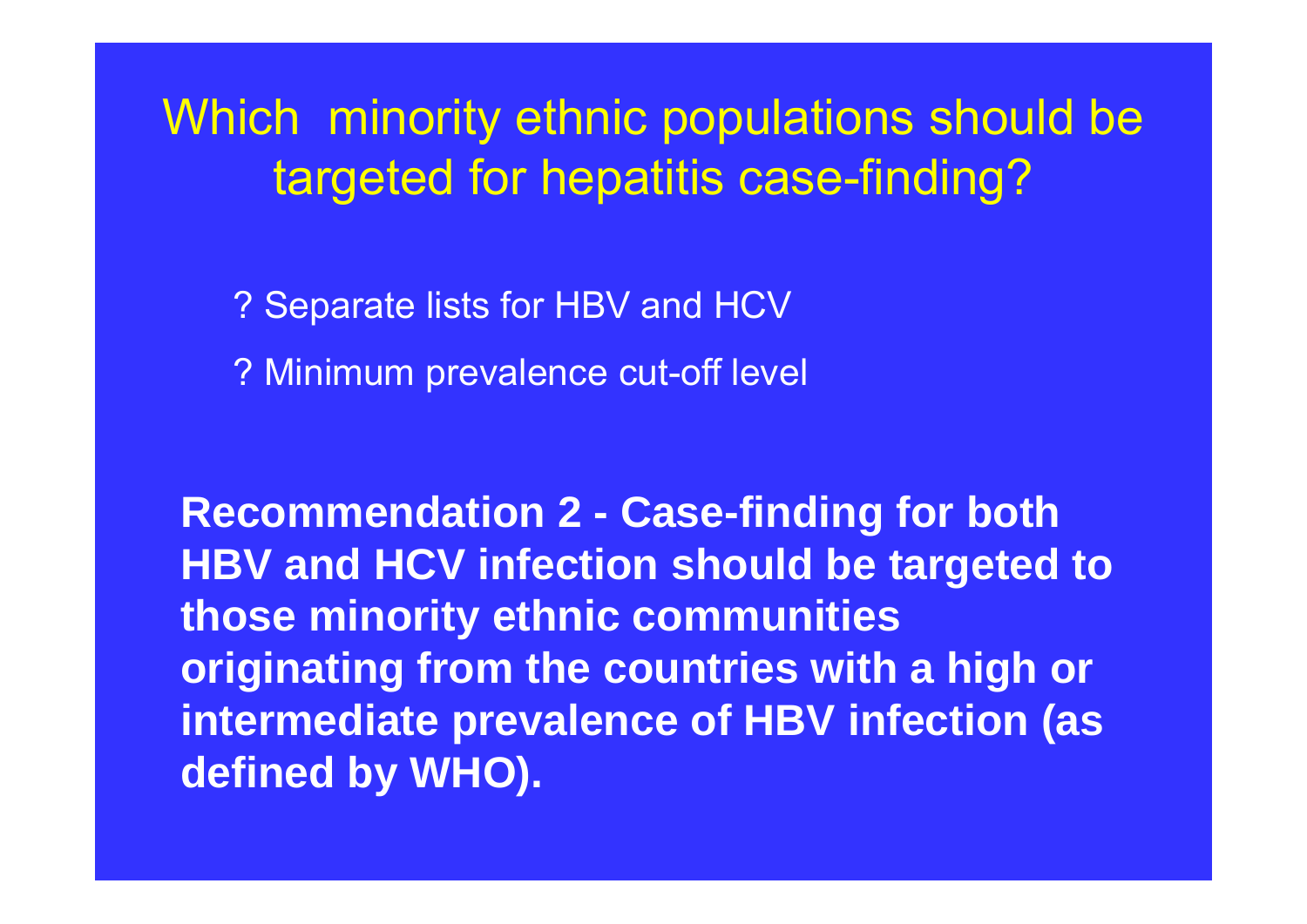Within the targeted minority ethnic populations, should there be prioritisation of specific sub-groups?

Criteria considered:

Immigrant generation

Age

**Recommendation 3 - If prioritisation of casefinding is necessary, this should be targeted at first generation immigrants.**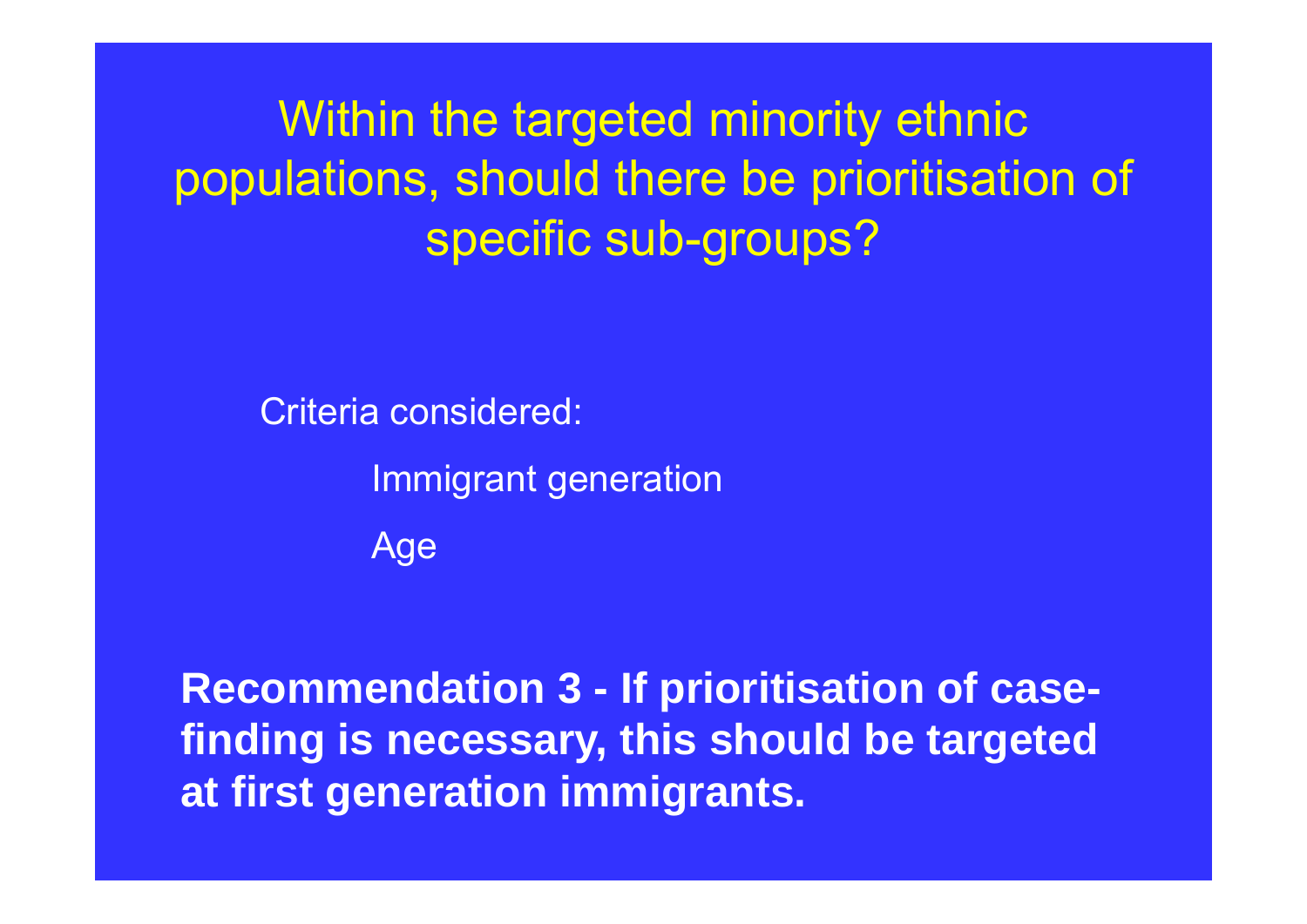### Testing protocol, Care Pathways

- • Testing algorithms (i.e. which tests) identified in Appendix
- $\bullet$  Care Pathways – HBV/HCV infected individuals should be referred for further assessment and management to an appropriate specialist (details in Appendix)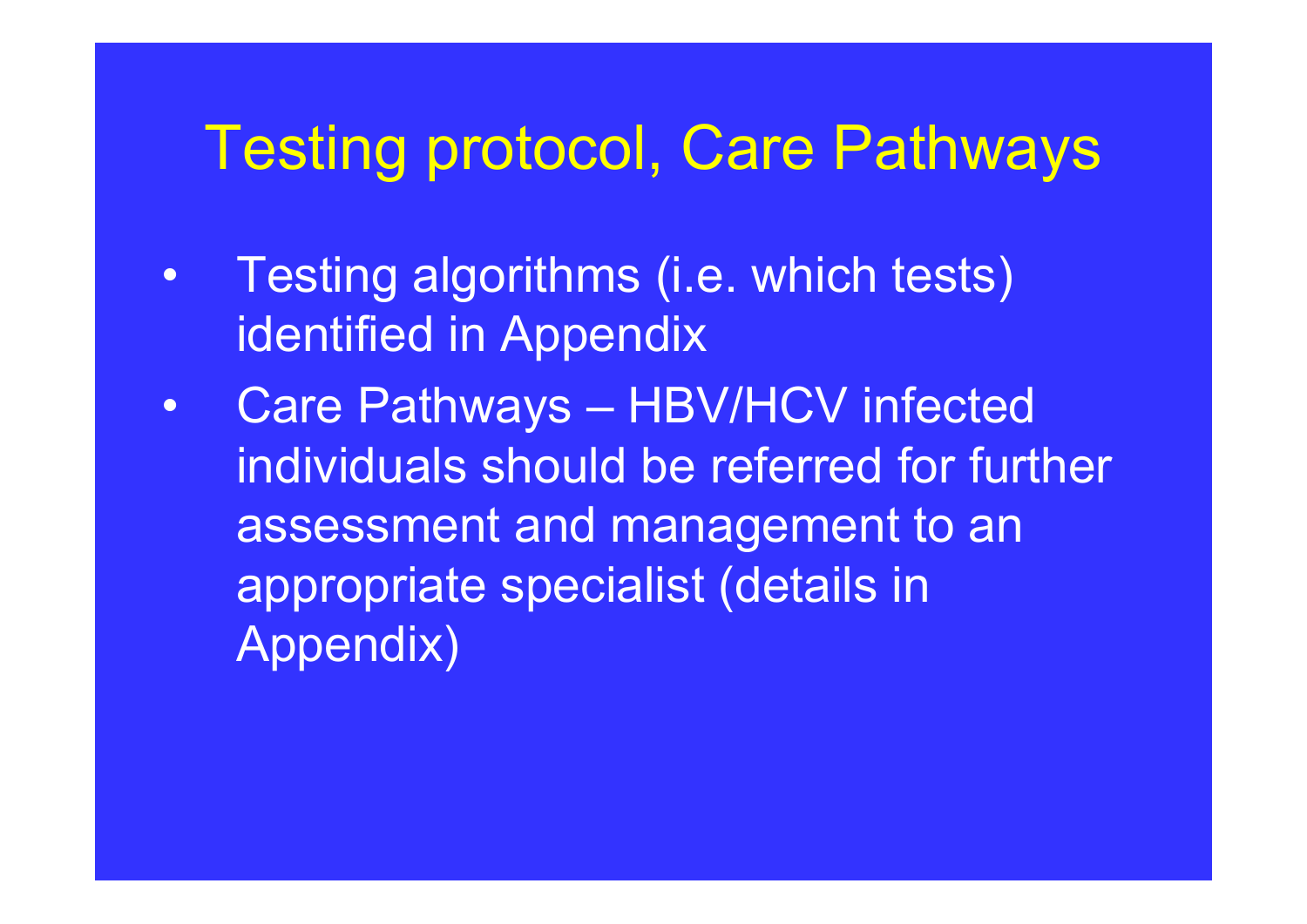### Contact Tracing

**Recommendation 4 - …. extended contact tracing and testing of all contacts for HBV and/or HCV infection should be performed. [This] should include family members (spouse, grand-parents, parents, siblings, and children) and all individuals living in the same household. Contacts who are negative for evidence of HBV infection should be offered HBV immunisation.**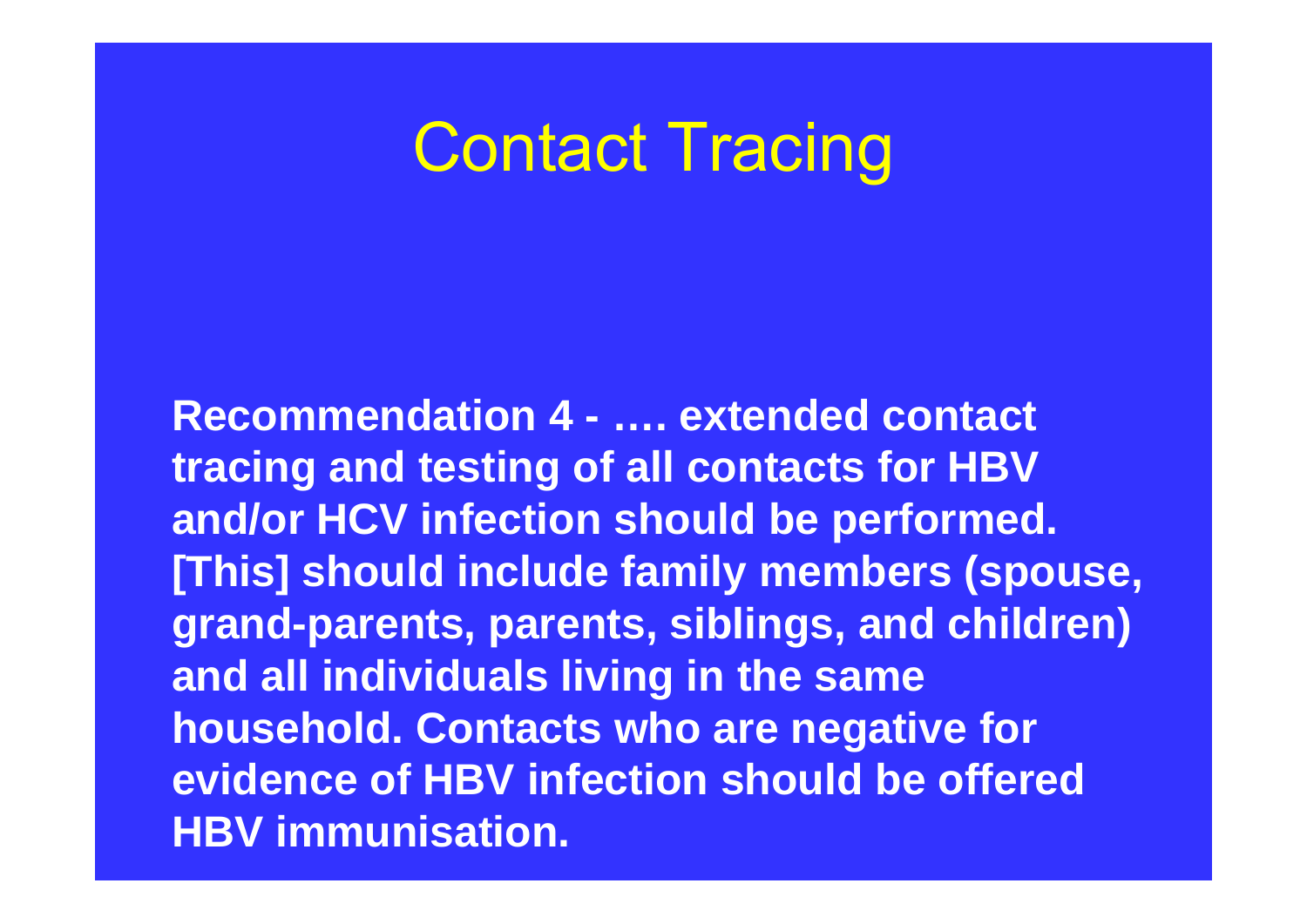### **Responsibilities for implementation of recommendations**

**Recommendation 5 - The responsibility for developing and leading on a local strategy for HBV and HCV case-finding should reside with PCTs (or equivalent bodies). This responsibility extends to monitoring and auditing of the implementation of the strategy.**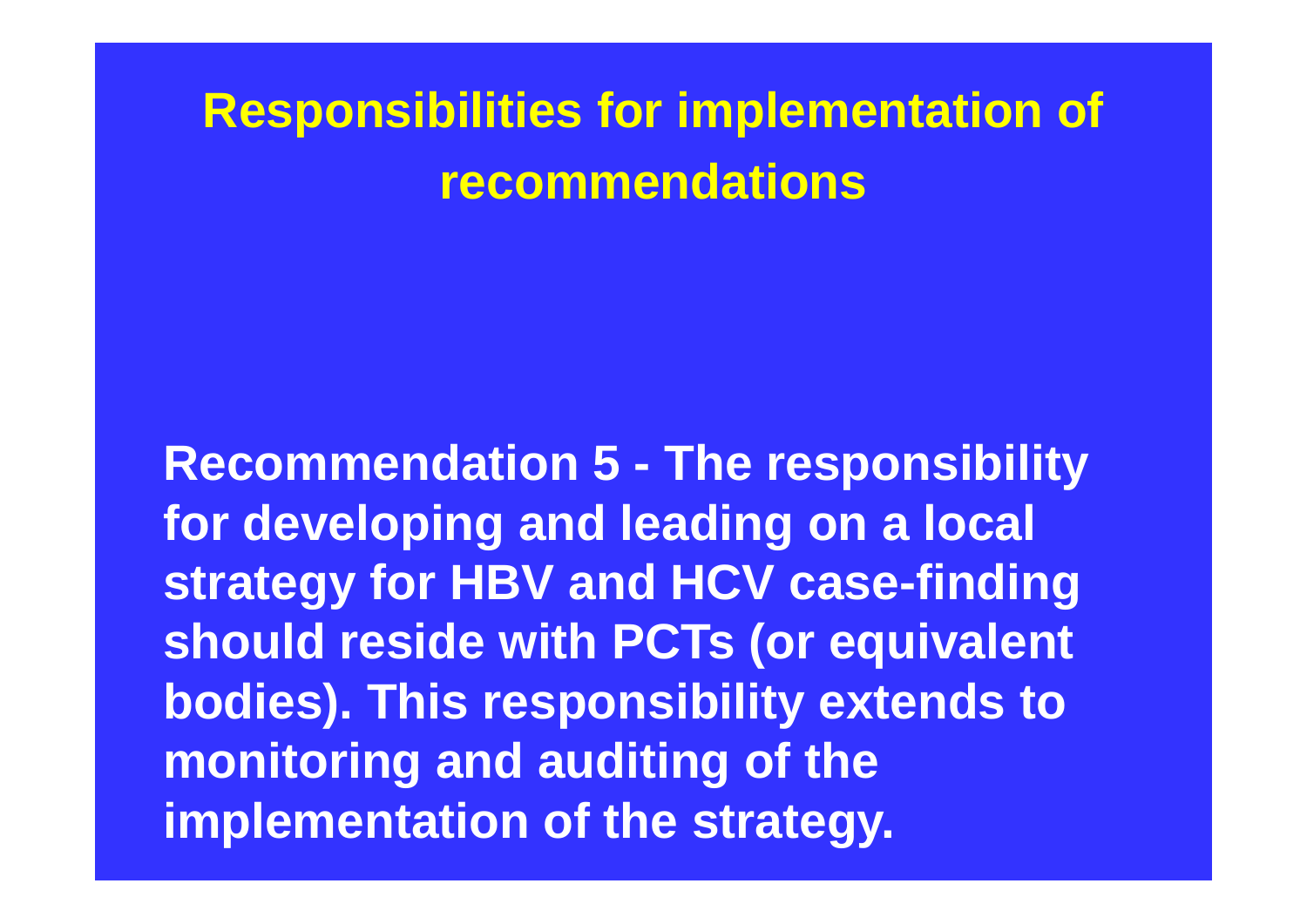## Methodologies for case-finding

- $\bullet$ **• General Population Based Screening** Programme
- $\bullet$ • Systematic Case Finding in High Risk Populations (High risk screening)
- $\bullet$ • Opportunistic Case Finding
- $\bullet$  Voluntary testing session (active case finding)

Tailor the method to fit the situation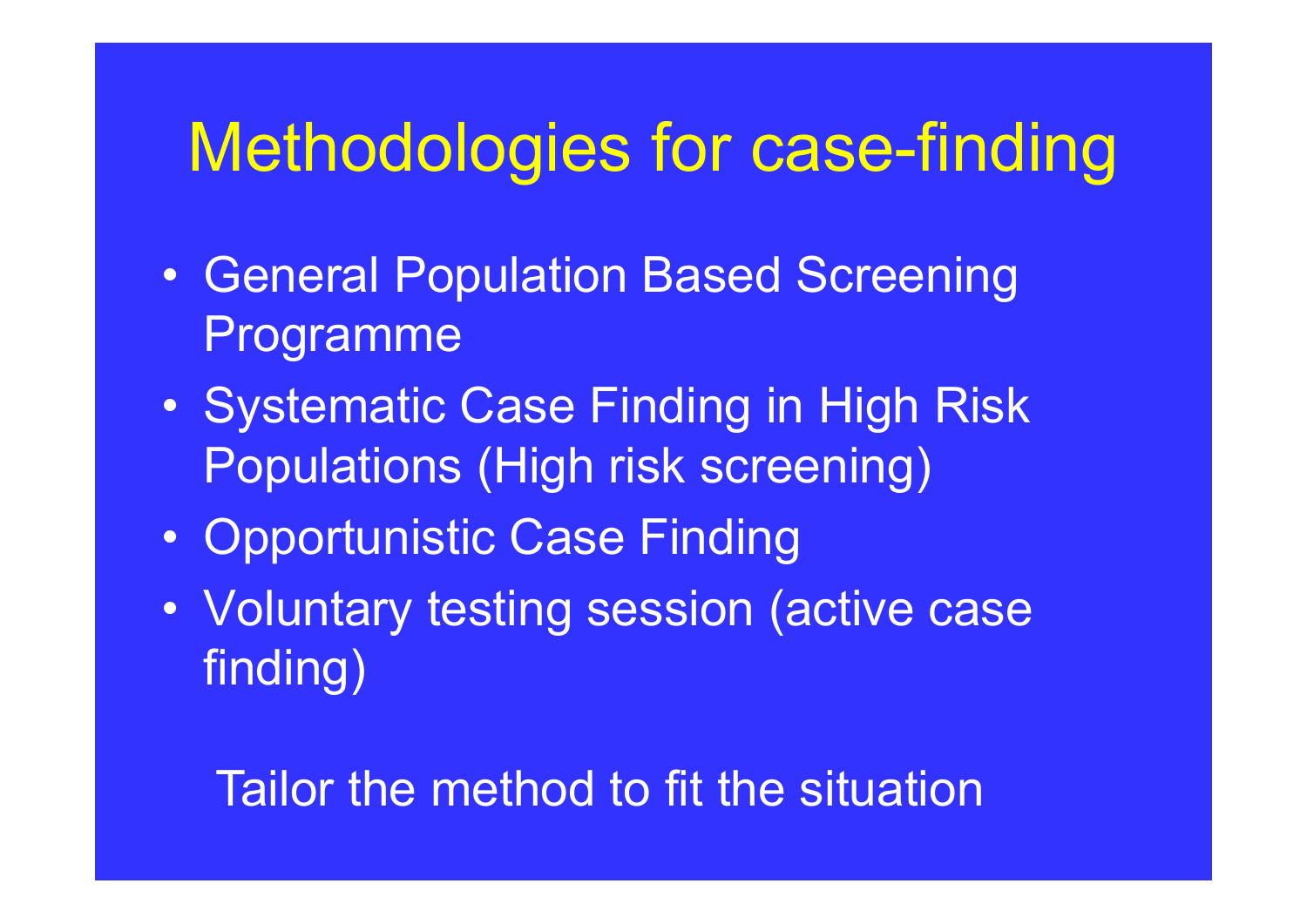### **Role of PCTs in supporting case finding**

- Encouragement of health-care professionals to actively offer testing to individuals who fall within the sub-group of interest (a "top-down" approach)
- Encouragement of individuals within the subgroup of interest to seek proactively appropriate testing (a "bottom-up" approach).

Underpinning both strategies is the need for professional and public education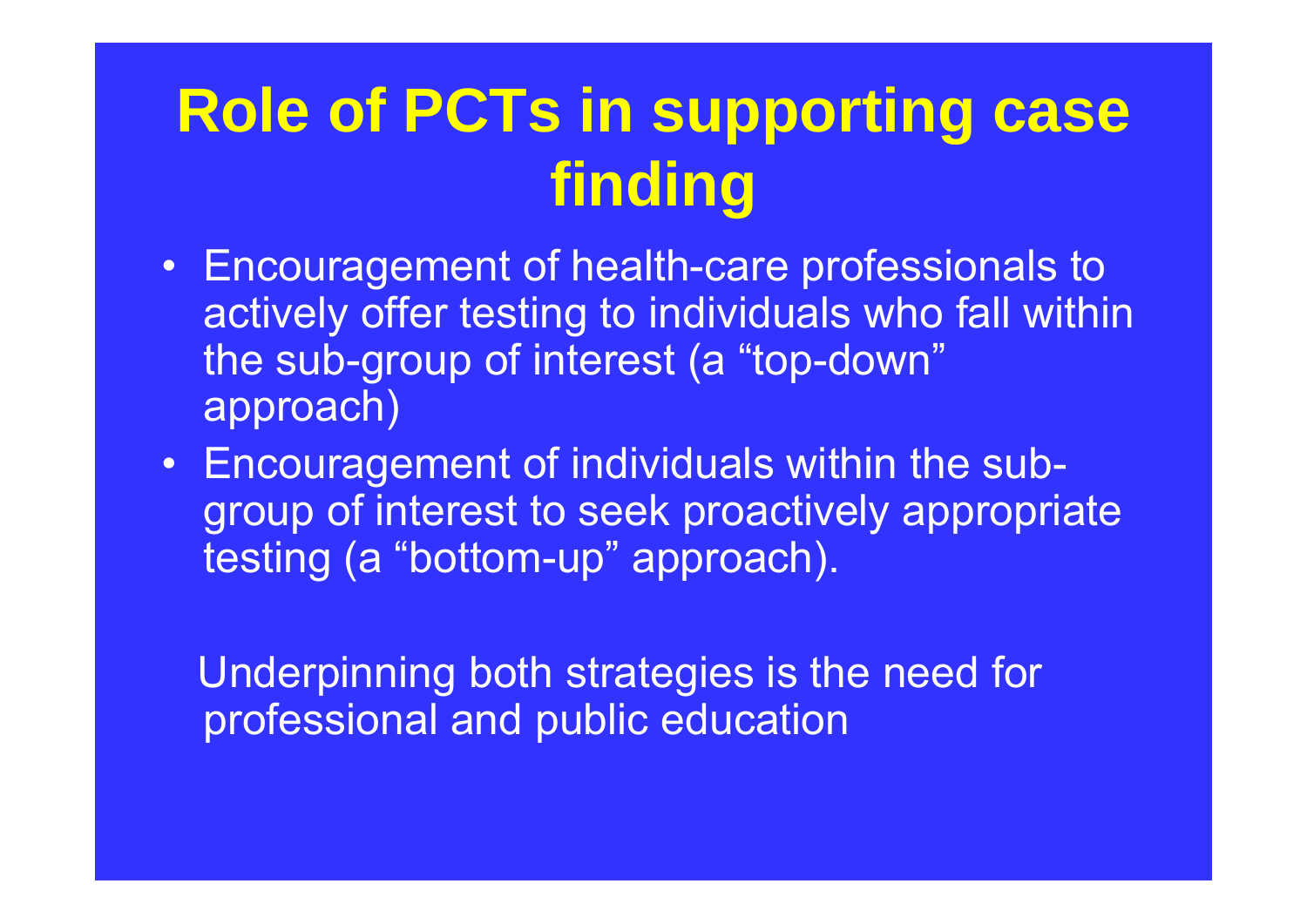## **Support for local health care providers**

- $\bullet$  What information will primary care professionals need to know?
- $\bullet$ • How can PCTs engage with primary care professionals?
- What mechanisms exist to support active case finding by professionals?
- Data issues
- Minimising Health Inequality.